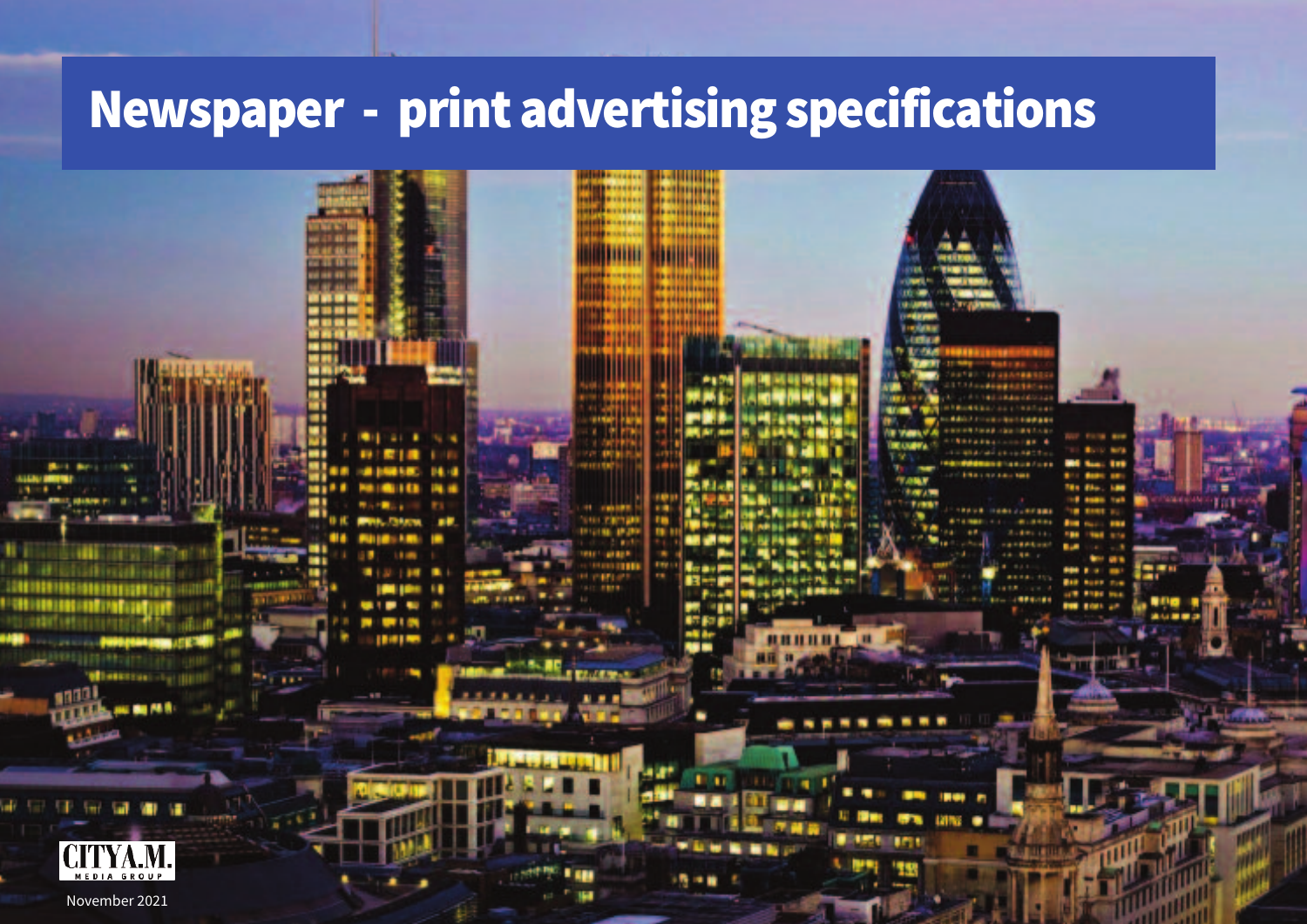# AD COLUMN WIDTHS

| Ad column widths    |         |
|---------------------|---------|
| Single column       | 33mm    |
| <b>Two columns</b>  | $71$ mm |
| Three columns       | 108mm   |
| <b>Four columns</b> | 148mm   |
| <b>Five columns</b> | 184mm   |
| Six columns         | 221mm   |
| Seven columns       | 259mm   |

|       | 259mm |                |                |    |                |    |    |
|-------|-------|----------------|----------------|----|----------------|----|----|
| 33mm  |       |                |                |    |                |    |    |
| 350mm | C1    | C <sub>2</sub> | C <sub>3</sub> | C4 | C <sub>5</sub> | C6 | C7 |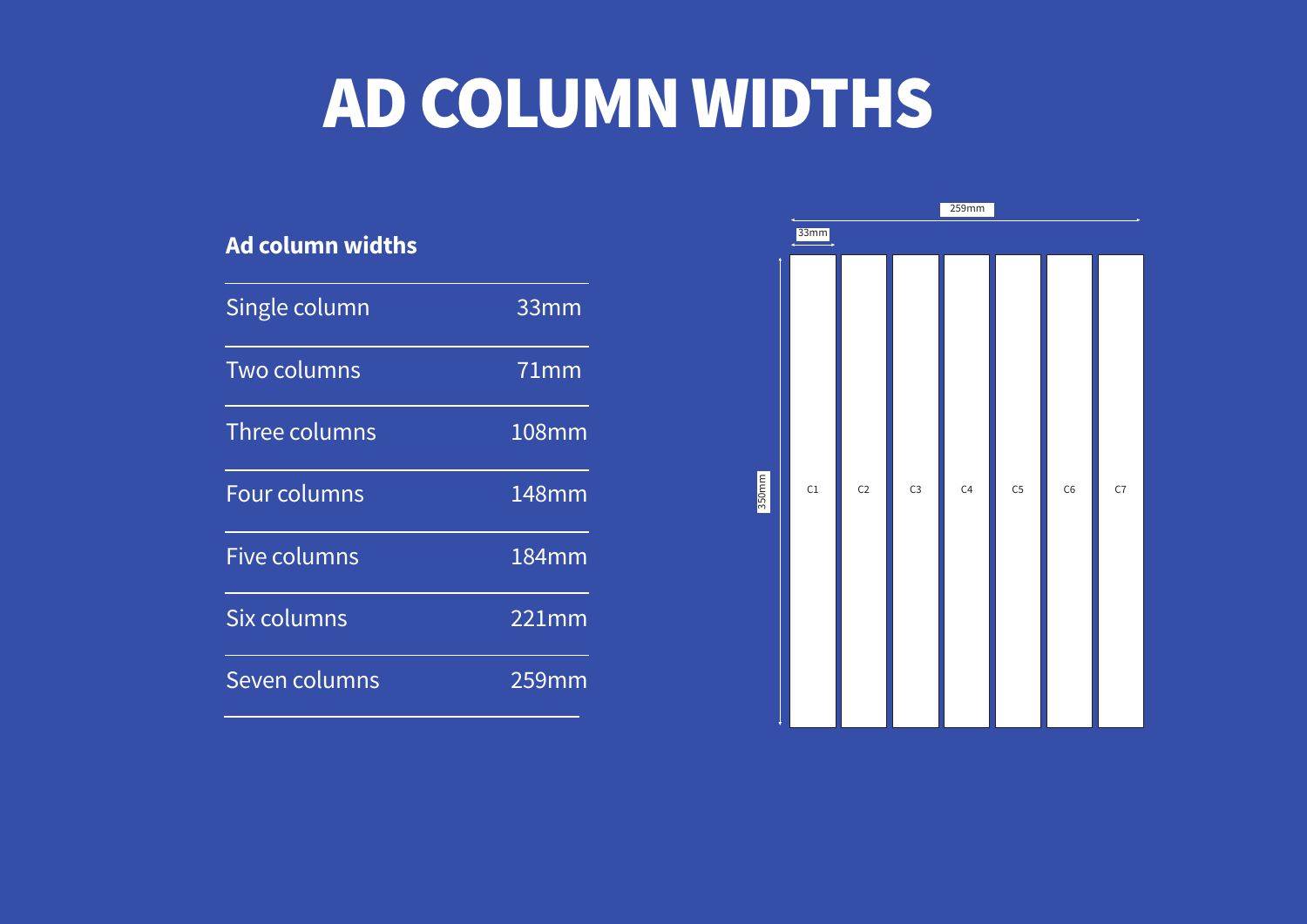### DISPLAY ADVERTISING

| <b>Size</b>                      | <b>Depth</b> | <b>Width</b> |
|----------------------------------|--------------|--------------|
| Full Page (35 x 7)               | 350mm        | <b>259mm</b> |
| DPS (35 X 14)                    | 350mm        | 548mm*       |
| Half Page (17.5 x 7)             | 175mm        | 259mm        |
| Property Half page (17 x 7)      | 170mm        | 259mm        |
| Half page DPS $(17.5 \times 14)$ | 175mm        | 548mm*       |
| Front page strip $(5 \times 7)$  | 50mm         | 259mm        |
| 25x4                             | 250mm        | 148mm        |
| 20x3                             | <b>200mm</b> | <b>108mm</b> |
| 20x4                             | 200mm        | 148mm        |
| 10x7                             | 100mm        | 259mm        |
| Fireplace (25 x 8)               | 250mm        | 326mm*       |

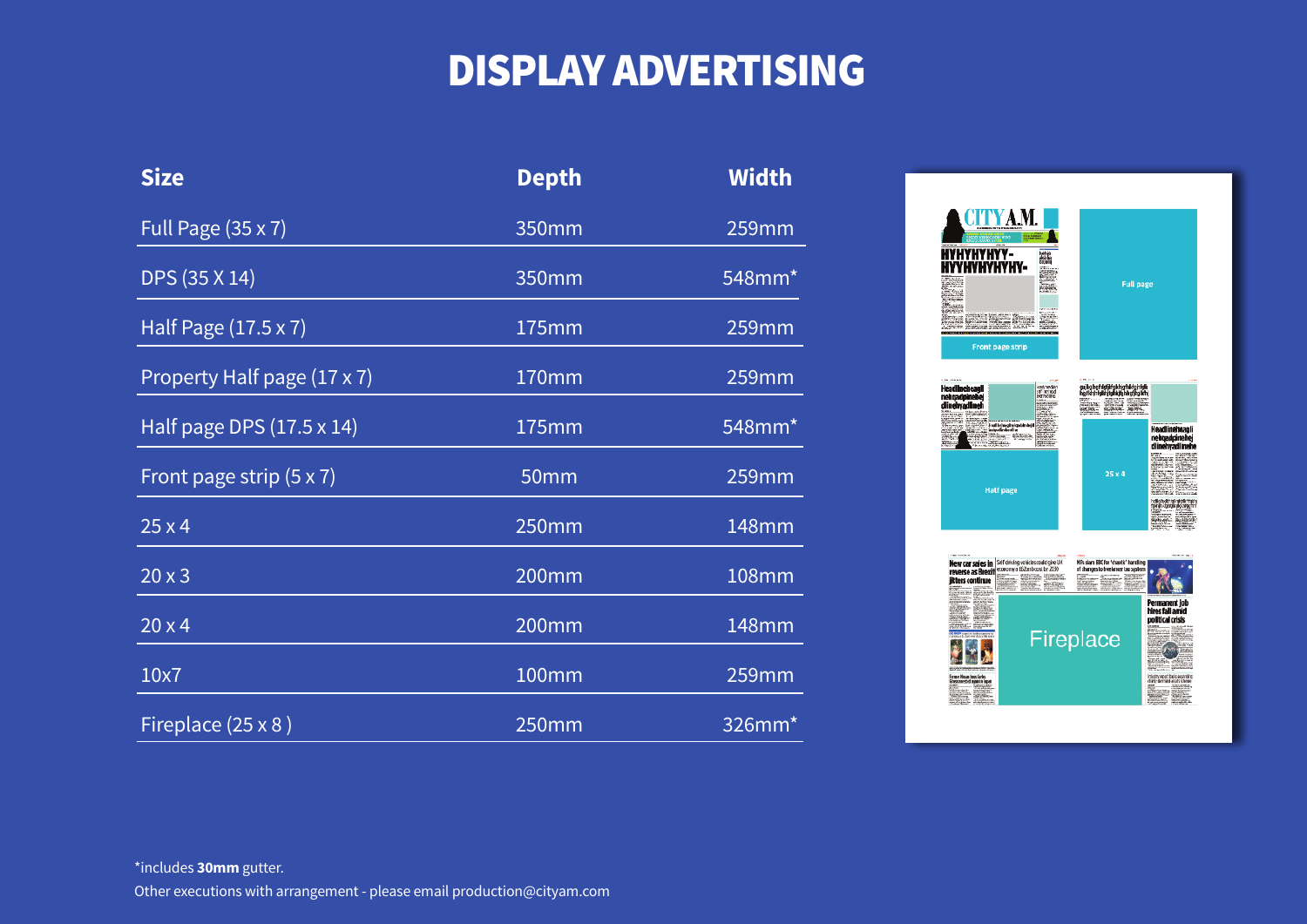### COVER WRAP

| <b>Type</b>                | <b>Depth</b> | <b>Width</b> |
|----------------------------|--------------|--------------|
| Front Cover: 30 x 7        | 300mm        | 259mm        |
| Inside Front Cover: 35 x 7 | 350mm        | 259mm        |
| Inside Back Cover: 35 x 7  | 350mm        | 259mm        |
| Back Cover: 35 x 7         | 350mm        | 259mm        |
| or DPS inner and outer:    |              |              |
| <b>DPS: 35 X 14</b>        | 334mm*       | 565mm        |



\*Allow **50mm** for masthead on front cover

\*\*includes **30mm** gutter.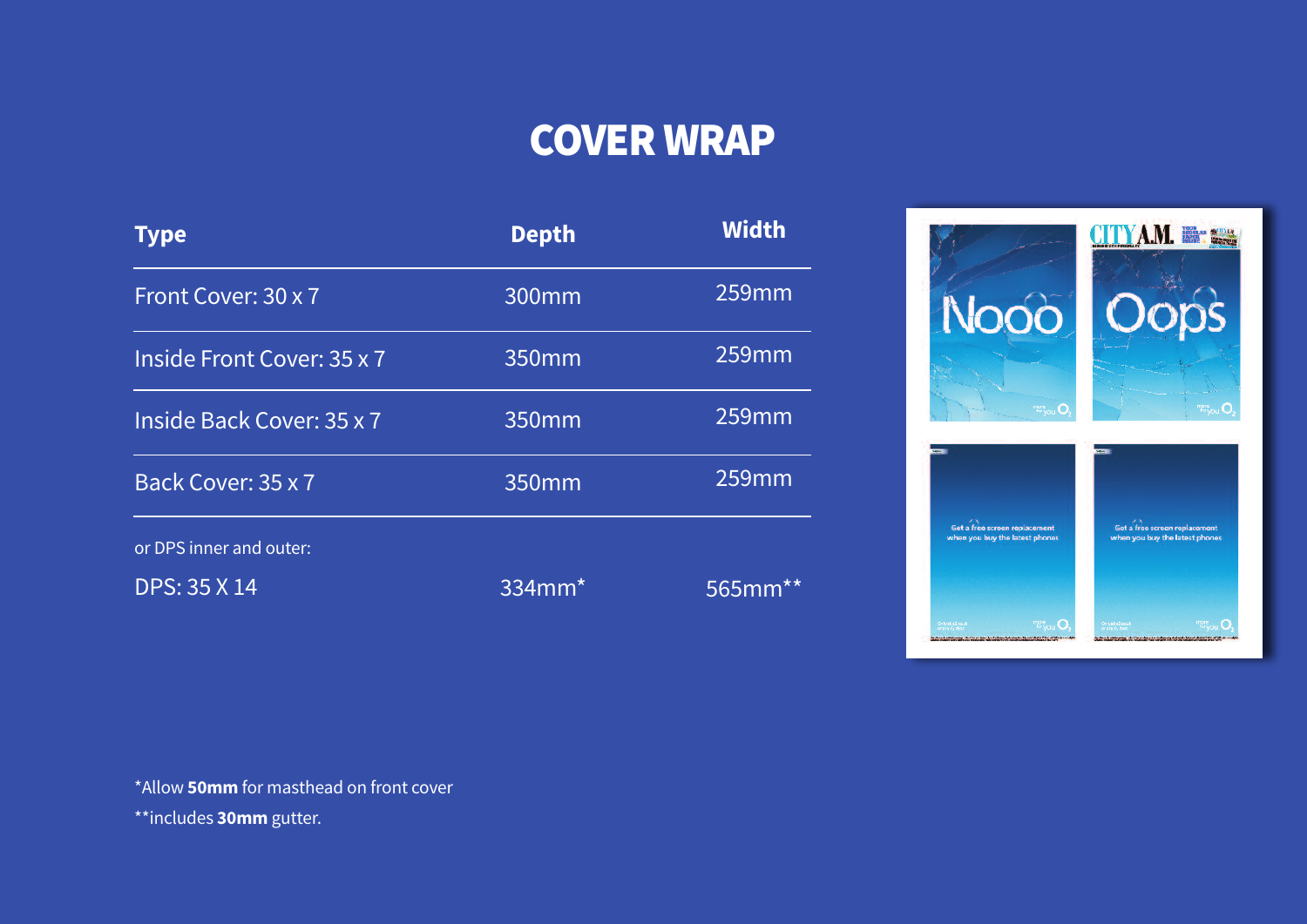#### GLOSSY COVER WRAP

| Type                       | <b>Depth</b> | <b>Width</b> |
|----------------------------|--------------|--------------|
| <b>Front Cover:</b>        | 290mm        | 265mm        |
| <b>Inside Front Cover:</b> | 340mm        | 265mm        |
| <b>Inside Back Cover:</b>  | 340mm        | 265mm        |
| <b>Back Cover:</b>         | 340mm        | 265mm        |

**Min. quantity 1,000, max. 15,000**

Folded finished size: **365mm high x 289mm wide** Front cover: **356mm high x 294mm wide with 10mm lap** Back cover: **365mm high x 284mm wide**

**Paper stock** 130gsm silk paper

**Bleed (product size)** Same as the standard product size (365mm x 289mm), no trim.

**Lead time** The printers require a minimum of 3 weeks' notice prior to the wrap running on the newspaper.

**Glossy Cover Wrap proofs** This can be arranged with the printer and supplied in a few days, there may be a charge for this service

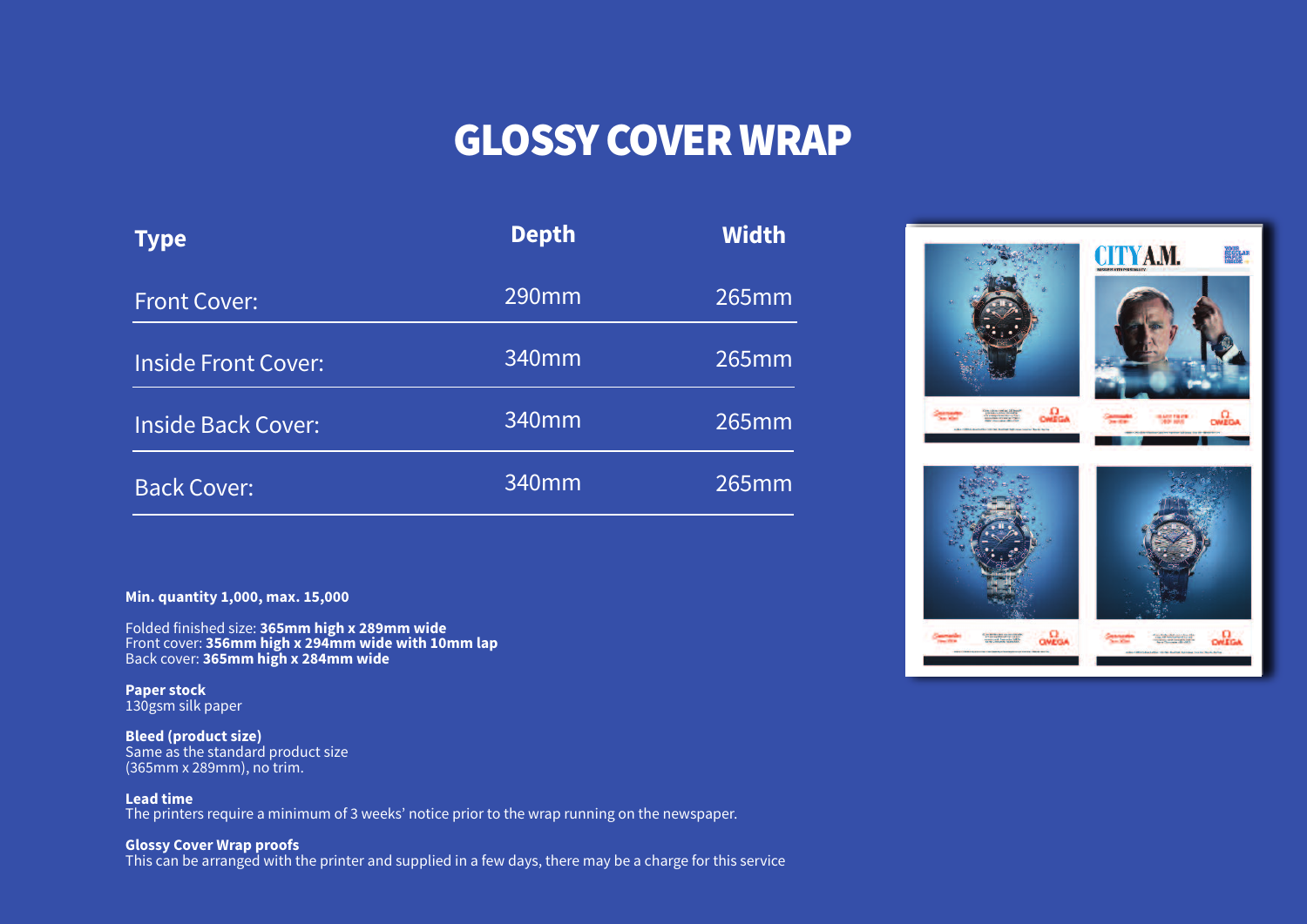### SHARED OWNERSHIP SUPPLEMENT

| <b>Size</b>                        | <b>Depth</b>      | <b>Width</b>          |
|------------------------------------|-------------------|-----------------------|
| Full Page $(35 \times 7)$          | 350mm             | 259mm                 |
| DPS (35 X 14)                      | 350mm             | $548$ mm <sup>*</sup> |
| Half Page horizontal (14x 7)       | 140 <sub>mm</sub> | 259mm                 |
| Half page vertical $(35 \times 3)$ | 350 <sub>mm</sub> | 108mm                 |